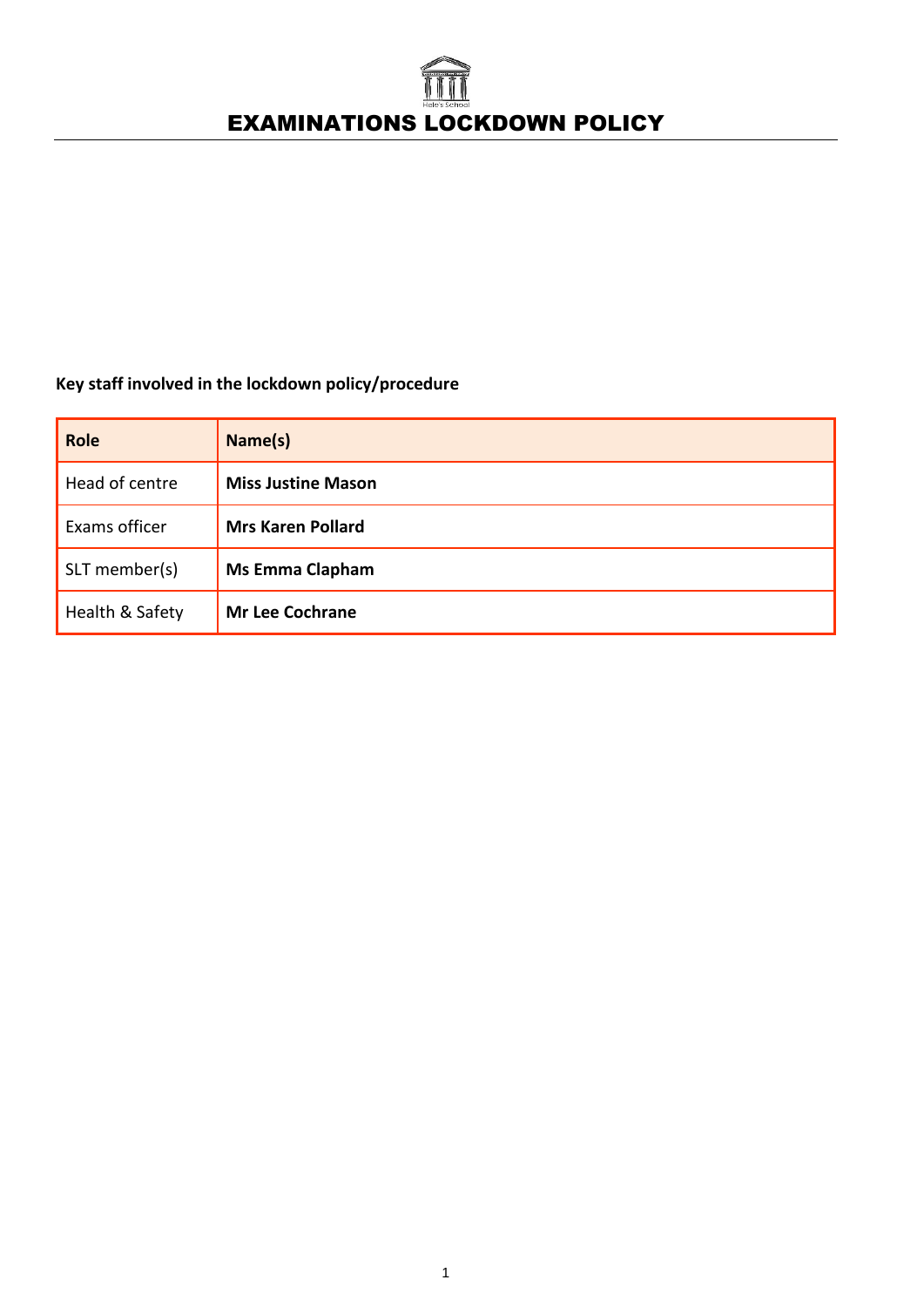# **Purpose of the policy**

This policy details the measures taken at Hele's School in the event of a centre lockdown during the conducting of examinations.

A lockdown may be required in the following situations:

- an incident or civil disturbance in the local community which poses a risk
- an intruder on the site with the potential to pose a risk
- local risk of air pollution, such as a smoke plume or gas cloud
- a major fire in the vicinity
- a dangerous animal roaming loose
- any other external or internal incident which has the potential to pose a threat to the safety of exams staff and candidates

Hele's School has devised lockdown procedures after consulting GOV.UK's [Developing Dynamic](https://www.gov.uk/government/publications/developing-dynamic-lockdown-procedures)  [Lockdown Procedures](https://www.gov.uk/government/publications/developing-dynamic-lockdown-procedures) guidance.

With regard to conducting examinations, the focus before, during and after an exam will be:

- the welfare and safety of exam candidates and centre staff engaged in the conducting of examinations
- maintaining the integrity and security of the examinations/assessments process
- how to achieve an effective lockdown
- how to let people know what's happening
- training staff engaged/involved in the conducting of examinations
- STAY SAFE principles (Run, Hide, Tell)

If Hele's School goes into a lockdown Staff and Invigilators will be informed by mobile phone or by radio. On the mobile phone you will receive a text message, or a phone call and they will say the code word (**CODE ONE**), for the radio they will say the code word (**CODE ONE**) over the air ways.

There will also be a specific sounding of the bell, which will identify it as a lockdown and not a fire alarm.

You are to make sure that you and the students are safe by barricading the room doors and windows with the table and chairs, move away from doors and windows and get low onto the floor and try to stay calm. You are to wait there and listen on the radio or mobile phone for any more instructions.

Follow Instructions from appendix A.

Once you hear or receive a text message with the word **ENDEX**, you know it is safe and the lockdown is over.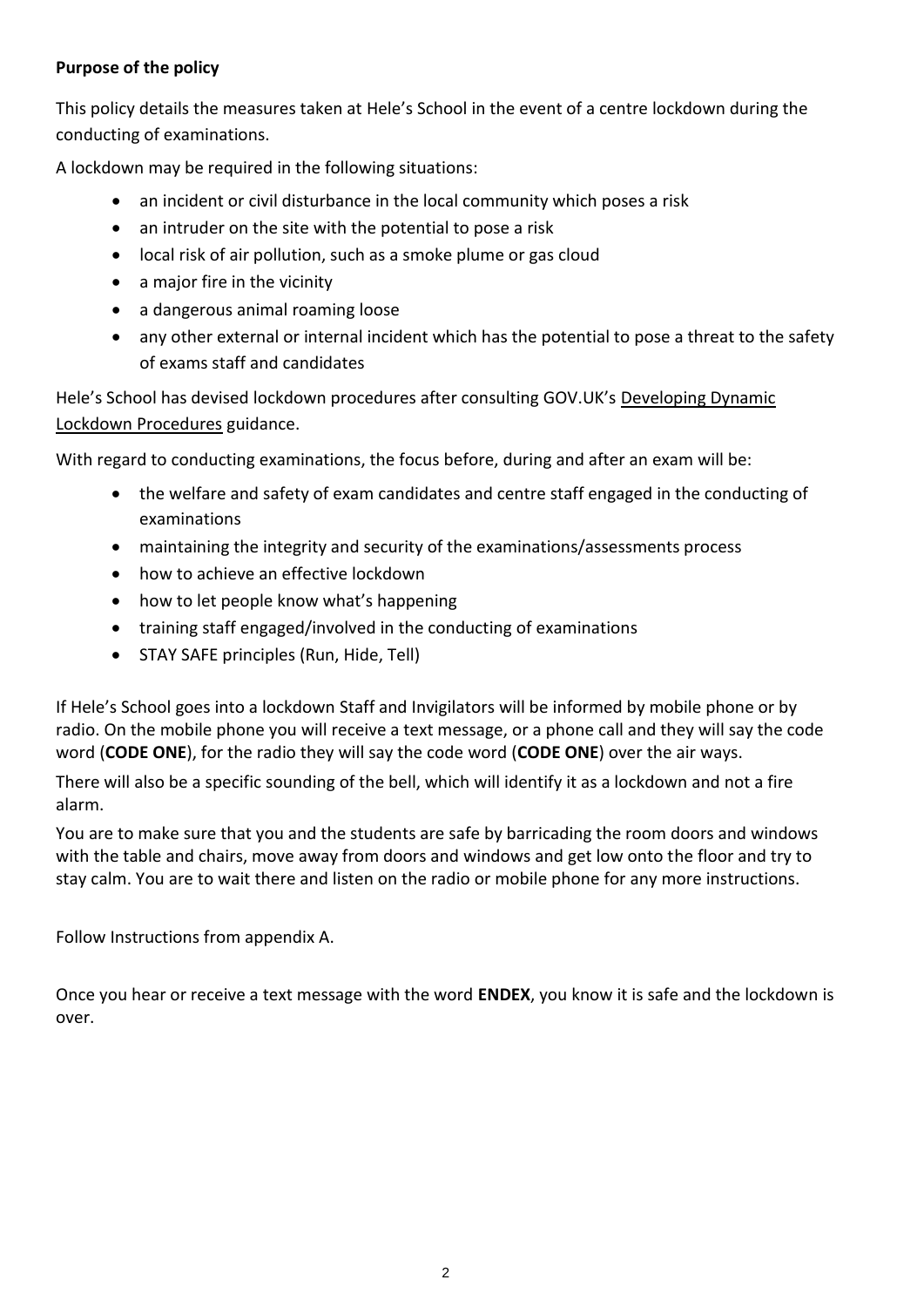# **Roles and responsibilities**

# **Head of centre**

- To ensure that the dedicated lockdown alert is in place and recognised by all staff and candidates
- To ensure that all staff involved in the conducting of examinations are trained in how to raise the alarm for a lockdown, act effectively and made aware of their responsibilities
- To arrange appropriate training for all exams-related staff in lockdown procedures
- To ensure that candidates are aware of the procedures relating to a lockdown, particularly those arriving late for an examination who cannot access the exam room due it being locked down
- To ensure that all candidates and staff are aware of an exit point in case an intruder manages to gain access, or the room becomes unsafe
- To provide written lockdown procedures for exam room/invigilator use
- To inform the relevant Emergency Services immediately in the case of any potential threat to the safety of exams staff and candidates

# **Senior leadership team (SLT)**

- To have accountability for all exams staff and candidates taking examinations during a lockdown
- To run training/drills for examination candidates on lockdown procedures
- To inform parents/carers about the centre's Lockdown policy in relation to the conducting of examinations
- To have a presence around exam room areas prior to the start of each exam session
- To liaise with the appropriate authorities and awarding bodies regarding candidates taking examinations during a lockdown
- To use the exam room attendance register(s) to compile a list of all candidates not accounted for

# **Exams officer**

- To ensure invigilators are aware and have received training in the centre's lockdown procedure from the Health & Safety Officer
- Where safe/possible, to liaise with SLT/invigilators in all exam rooms during a lockdown
- To assist with Lockdown training for staff and students where applicable to the conducting of examinations

# **Invigilators**

- To be aware of the centre's lockdown procedure
- To complete attendance registers as soon as possible so candidates can be identified in the event of a lockdown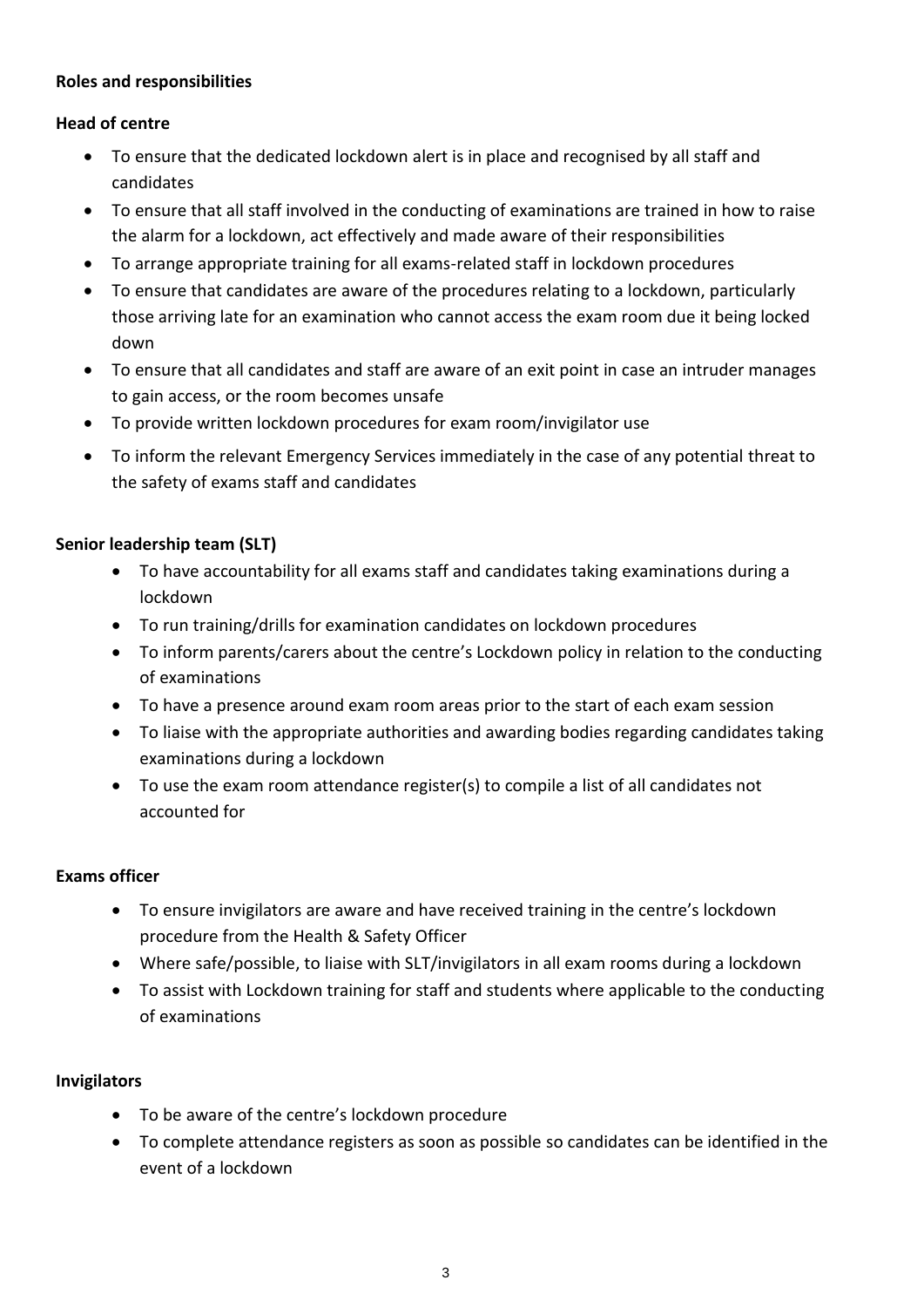• Where safe/possible, to communicate with the exams officer during a lockdown to confirm the situation in a particular exam room

# **Lockdown procedure**

# **Before an examination**

If a lockdown is required as candidates are entering/waiting to enter the exam room, the following procedure will be employed:

- A member of SLT will be present around exam room areas
- Candidates will be instructed to enter the exam room immediately
- Candidates will be instructed to remain silent, hide under exam desks or sit against a wall/around a corner but not near the door
- Where safe/possible, the SLT member will communicate (via mobile phone/walkie talkie) the situation to the exams officer (ensuring that all mobile phones/walkie talkies are on 'silent' mode)
- The exams officer will collate the information from all exam rooms and forward this to the head of centre immediately

Invigilators will

- shut all windows and close all curtains/blinds
- switch off all lights
- lock all doors and/or use tables, or any other furniture, to barricade the entrance to the examination room
- take an attendance register/head count if possible
- (if the threat is a chemical or toxic release) instruct candidates to cover their nose and mouth (their own clothing can be used) and attempt to use anything to hand to seal up cracks around doors and any vents into the room

# **During an examination**

If a lockdown is required during the exam/when candidates are in the exam room, the following procedure will be employed:

- Invigilators will:
	- o tell candidates to stop writing immediately and turn their papers over.
	- o collect the attendance register
	- o make a note of time when the examination was suspended
	- o instruct candidates to remain silent, leave all examination materials on their desks and hide under exam desk
	- o where safe/possible, communicate (via mobile phone/walkie talkie) the situation to the exams officer (ensuring that all mobile phones/walkie talkies are on 'silent' mode).
	- o shut all windows and close all curtains/blinds
	- o switch off all lights
	- $\circ$  lock all doors and/or use tables, or any other furniture, to barricade the entrance to the examination room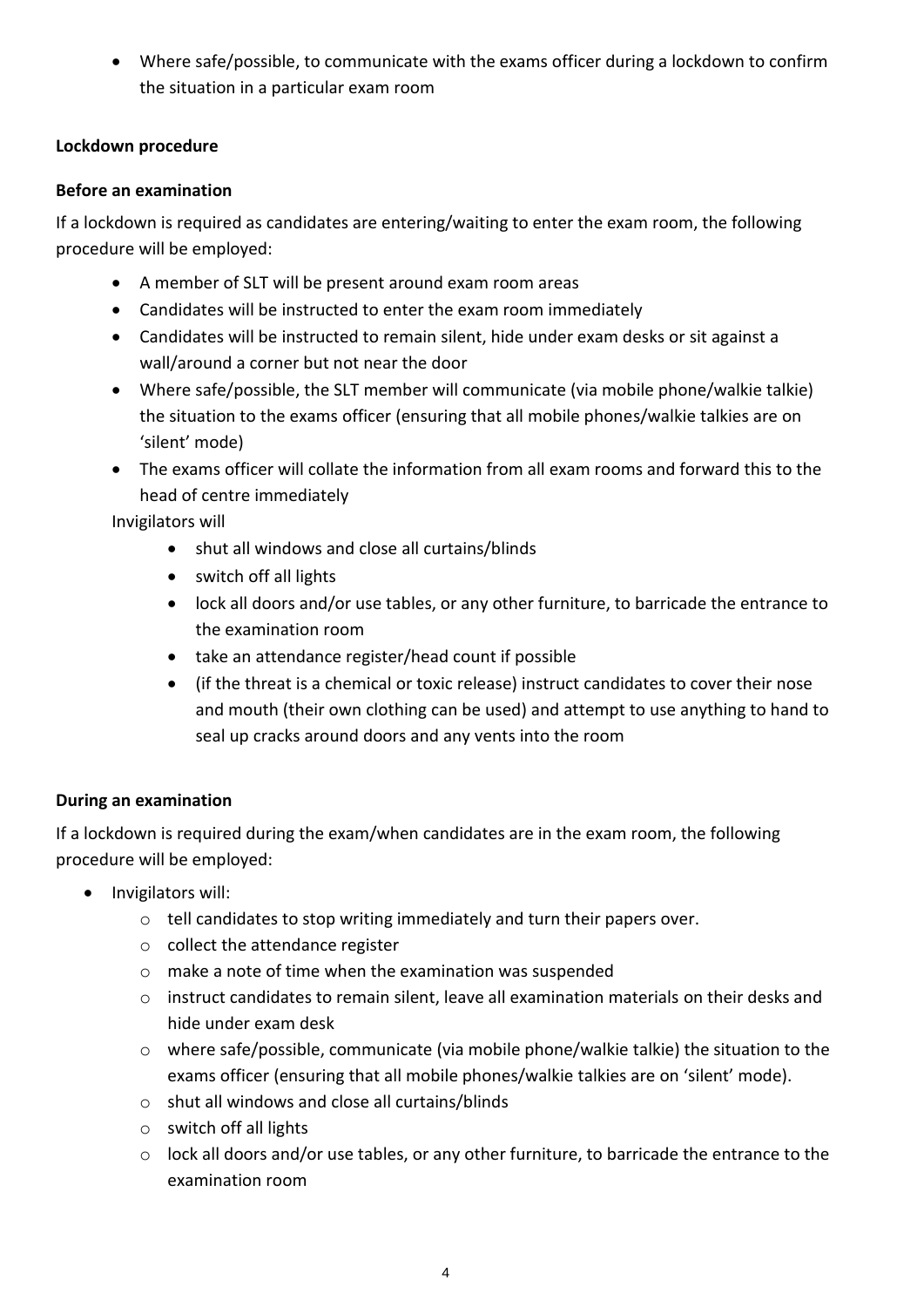- $\circ$  (if the threat is a chemical or toxic release) instruct candidates to cover their nose and mouth (their own clothing can be used) and attempt to use anything to hand to seal up cracks around doors and any vents into the room
- Where safe/possible, the exams officer will collate the information from all exam rooms and forward this to the head of centre immediately
- The head of centre will make informed decisions on alerting parents/carers, awarding bodies and emergency services
- If appropriate, where safe/possible, and following centre policy, the exams officer (or invigilators in the absence of the exams officer) will initiate the emergency evacuation procedure
- The exams officer will collect all examination papers and materials for safe/secure storage following advice from the appropriate awarding bodies

# **After an examination**

If a lockdown is required after the exam/as candidates are leaving the exam room, the following procedure will be employed:

- Invigilators will:
	- o stop dismissing candidates from the exam room
	- $\circ$  instruct candidates who have left the room to re-enter the exam room
	- o instruct candidates to remain silent and hide under examination tables
	- o where safe/possible, communicate (via mobile phone/walkie talkie) the situation to the exams officer (ensuring that all mobile phones/walkie talkies are on 'silent' mode).
	- o lock all windows and close all curtains/blinds
	- o switch off all lights
	- o shut all doors and/or use tables, or any other furniture, to barricade the entrance to the exam room
	- o (if the threat is a chemical or toxic release) instruct candidates to cover their nose and mouth (their own clothing can be used) and attempt to use anything to hand to seal up cracks around doors and any vents into the room
- Where safe/possible, the exams officer will collate the information from all exam rooms and forward this to the head of centre immediately

# **Ending a lockdown**

- The lockdown will be ended by a message via radio or mobile phone with the word **ENDEX**
- the identification/authorisation of Emergency Service officers/SLT/head of centre entering each exam room
- A specific word or phrase may be used to confirm that the instruction to end the lockdown is genuine
- Invigilators will undertake a head count/register and confirm attendance with the exams officer/SLT
- Where applicable and if advised to do so by SLT/ head of centre, and following JCQ guidelines, if there is sufficient time remaining, candidates may restart their examination

Invigilators will then: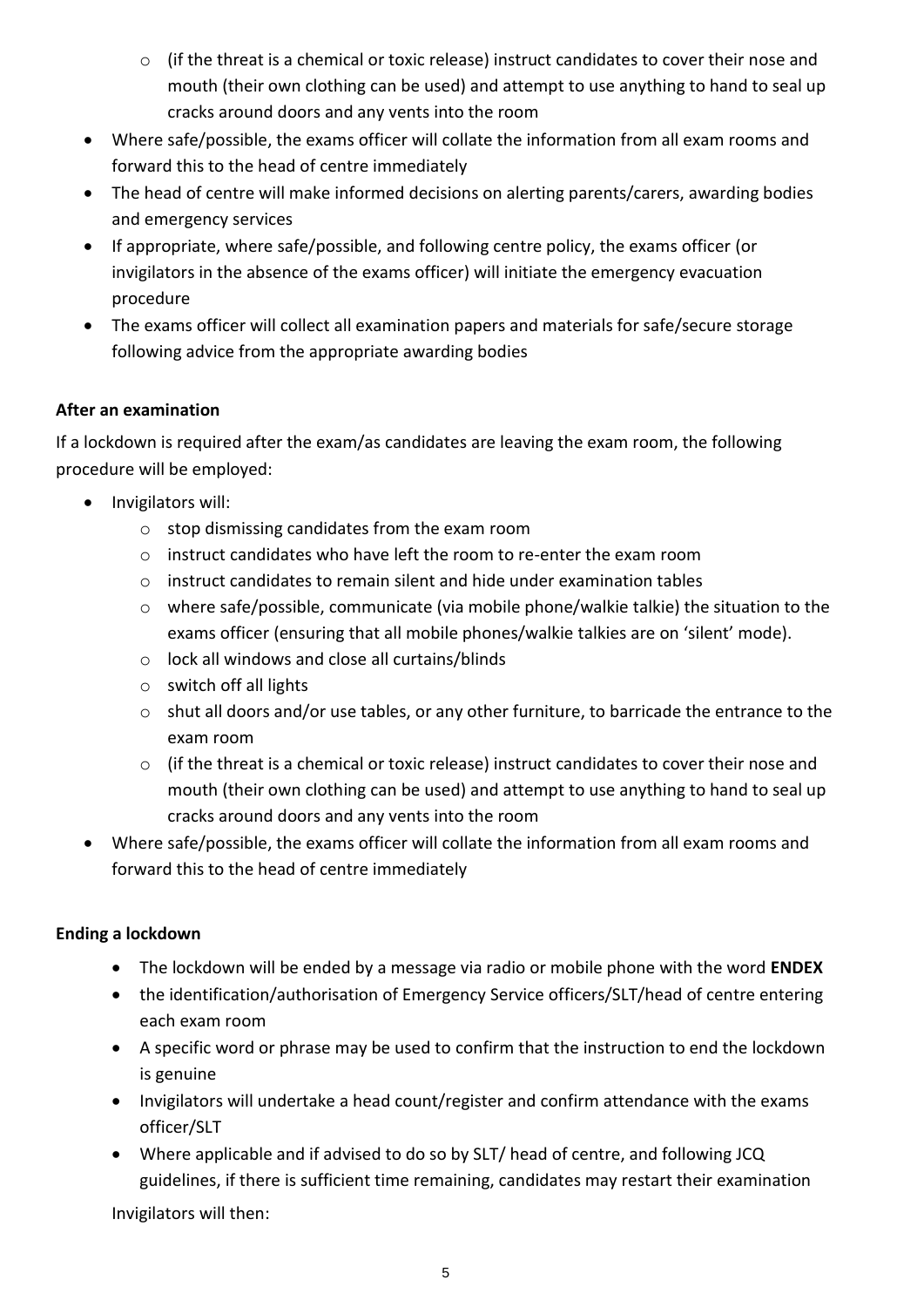- ask candidates to return to their desks, remind them they are under exam conditions and allow a settling down period
- recalculate the revised finish time(s) to allow for the full exam time
- tell the candidates to turn their papers over and re-start their exam
- amend the revised finish time(s) on display to candidates
- note how long the lockdown lasted on the exam room incident log (to later inform a report to the awarding bodies and where relevant, any centre-wide lockdown recording form/log)

The exams officer will

- provide a report of the incident for awarding bodies (via the special consideration process or as advised by awarding bodies)
- safely/securely store all collected exam papers and materials pending awarding body advice/guidance

Where applicable/possible/available, SLT/exams officer will

- negotiate any alternative exam sittings with the awarding bodies
- offer, arrange and provide support services to staff and candidates

At the earliest opportunity, SLT/head of centre will prepare a communication to parents/carers advising them of events (including relevant actions and outcomes)

- Where possible, exams staff and candidates will be invited to attend an assembly lead by the head of centre to discuss the lockdown and offer ongoing support
- If this is not possible, communications will be provided via a centre text/email/newsletter and information uploaded to the centre website

| Hele's School Policy No: |          | Person Group Responsible: | SLT/Exam Officer |
|--------------------------|----------|---------------------------|------------------|
| Review Period            | Biannual | Last review Date:         | April 2019       |
| Related documentation    |          |                           |                  |